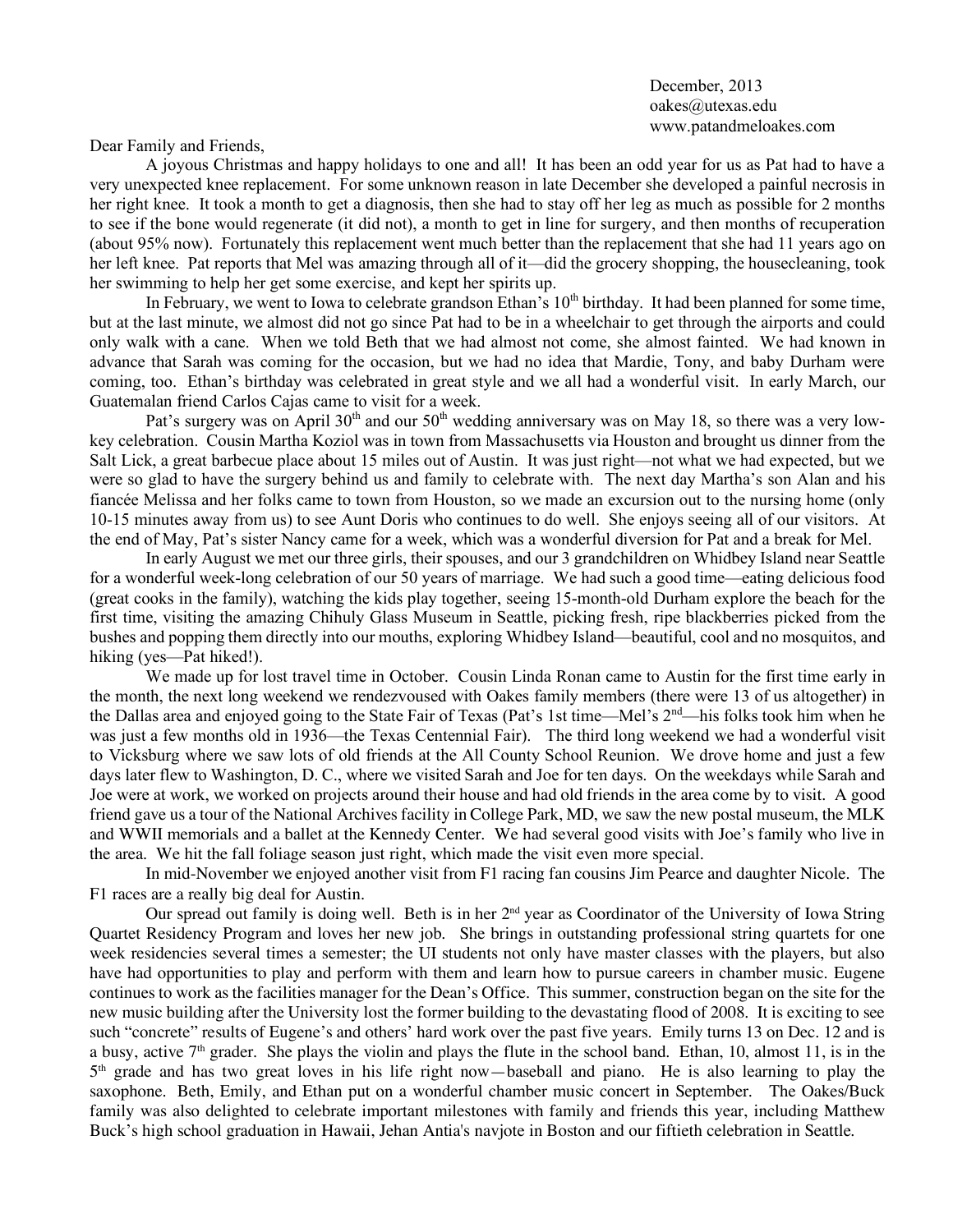Revisions to the AP Chemistry curriculum have been Sarah's new hobby. Next year, she hopes to drop that hobby and pick up the guitar again as it is gathering dust in the guest room. In the past year, Joe joined a community choir and has enjoyed having music back in his life. They both continue to enjoy rock-climbing and are looking forward to the beginning of snowboard season. In addition to the family trip to Seattle, summer trips included seeing family in Hilton Head and few days in Savannah & Charleston. They also travelled to Rye, NH, and Huntsville, AL, to visit friends & family.

Mardie and Tony have officially reached their max this year. Tony continues to build his company (AwesomeBox) which will help groups of friends & family come together online to celebrate a couple or individual. The website will make it super easy for a host to collect photos, sentiments, toasts and will automatically produce and ship a beautiful printed box set to the lucky person/s being celebrated. Beta testing coming soon to a laptop near you! Mardie is juggling another re-invention of her organization, Hello Housing, as their primary funding source from the last 4 years dries up (federal stimulus funds for foreclosure recovery) while also playing general contractor for a gut/rehab of a 1906 Victorian home they bought in April. Luckily, the home is 3 doors down from the apartment they are renting so she can duck over there to meet subcontractors before work in the morning, etc. They really love their neighborhood (Bernal Heights) and look forward to raising Durham in this loving and supportive community. And last, but certainly not least, they are having great fun with Durham's quest for words and independence. Of late, his favorite word is "outside" so it is lucky they live in winterless climate. He spends 12 hours a day sleeping. When he's awake, he spends about 30% of his time cracking up, 20% trying to figure out how things work, 10% climbing things, 10% eating like a champ, 10% whining, 5% resisting diaper and clothing changes, 5% crying, 5% stalling at bedtime and 5% cooing "mama" and "daddy" with bright smiling eyes. We hope to visit them in San Francisco this spring.

Pat continues to stay busy working as a docent at the LBJ Library, working on the family photo archive and genealogy, helping with hospitality at the church, taking a tai chi class, and is back walking with her friends. Mel plays tennis twice a week, and is very involved in creating and adding to his Web sites relating to family, UT physics history, book clubs, and the history of our church. He is also the extended family tech consultant! We are looking forward to a family reunion this summer on Hilton Head Island—planned not by Pat but by nieces Kamala Hatch Johnson and Shanti Hatch Blatnik—passing it on to the next generation after 40 years!

We send our love and good wishes for a healthy and happy 2014.